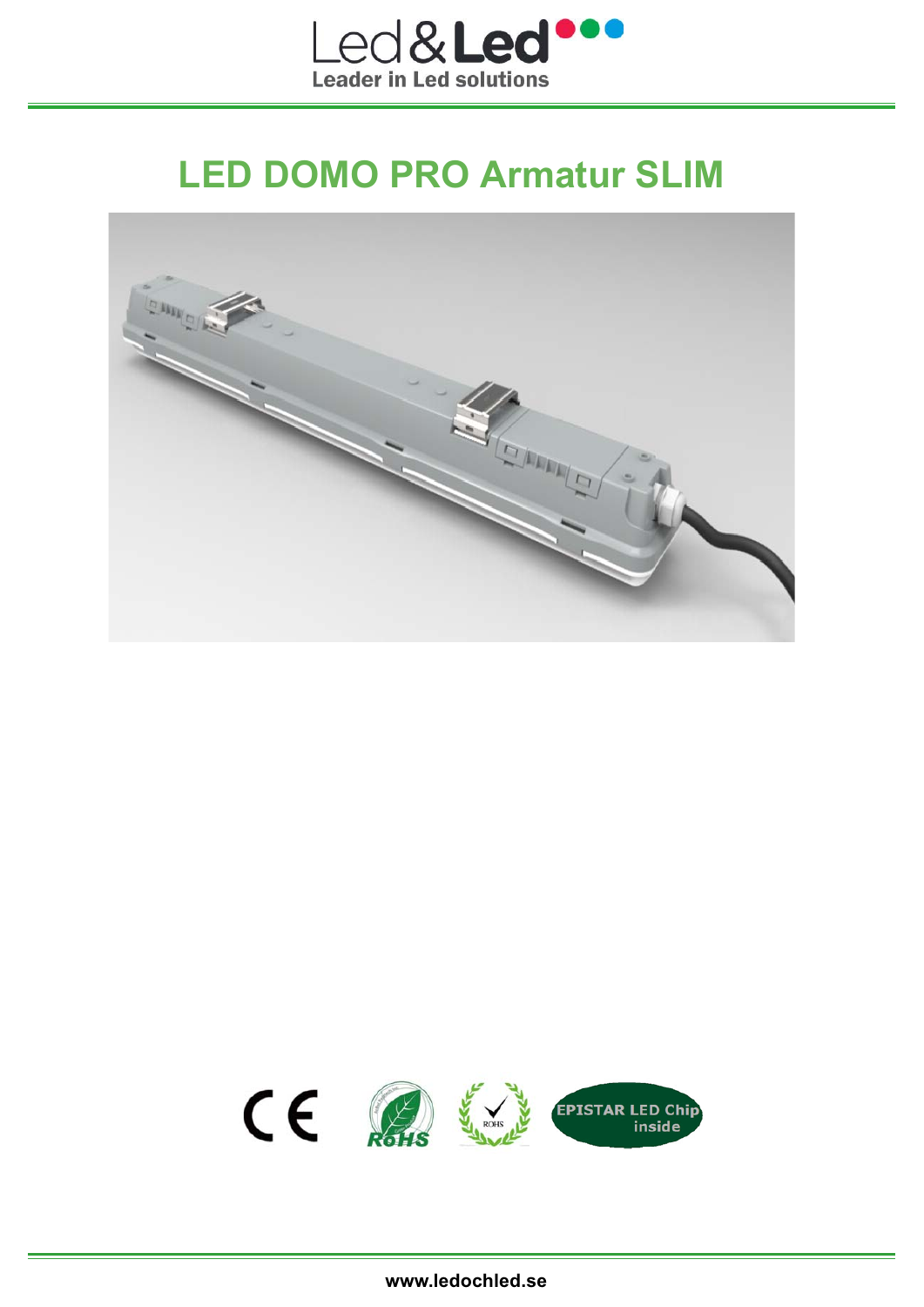#### **Product Features**

- ► SMD 2835 LED with big LED chip, Ra>80,0.5W used as 0.2W
- ►AC100V to 240V Input voltage are available to meet different installation condition.Non-flickering availble.
- ►Patent and functional design with imaginative appearance
- ►Excellent heat dissipation depend on whole aluminum house
- ►Widely use for ambient lighting application
- $\blacktriangleright$  Maximum efficacy and minimum glare
- ►High-tech optical design
- ►Environmental-friendly, no UV, no Mercury or other Hazardous substances
- ►3 years limited warranty.

## **Product Parameter**

| Lamp Material           | <b>PC</b>                         |             |             |                 |             |             |
|-------------------------|-----------------------------------|-------------|-------------|-----------------|-------------|-------------|
| <b>Beads type</b>       | Smd2835                           |             |             |                 |             |             |
| <b>Brand chips</b>      | Epistar/San'an                    |             |             |                 |             |             |
| Lamp dimension          | L1280*W85*H75mm<br>L675*W85*H75mm |             |             | L1575*W85*H75mm |             |             |
| <b>Input Voltage</b>    | AC85~265V                         |             |             |                 |             |             |
| Frequence               | 50-60HZ                           |             |             |                 |             |             |
| <b>Power Factor</b>     | $≥0.9$                            | $≥0.9$      | $\geq 0.9$  | $≥0.9$          | $≥0.9$      | $≥0.9$      |
| Power consumption       | <b>20W</b>                        | 30W         | 40W         | 50W             | 50W         | 60W         |
| <b>Power Efficiency</b> | ≥85%                              | ≥85%        | ≥85%        | ≥85%            | ≥85%        | ≥85%        |
| <b>Beam Angle</b>       | $120^\circ$                       |             |             |                 |             |             |
| Luminance               | 2200-2400Lm                       | 3300-3600Lm | 4400-4800Lm | 5500-6000Lm     | 5500-6000Lm | 6600-7200Lm |
| Color index             | Ra > 80                           | Ra > 80     | Ra > 80     | Ra > 80         | Ra > 80     | Ra > 80     |
| <b>CCT</b>              | 2700-6500K                        |             |             |                 |             |             |
| IP Rating               | <b>IP65</b>                       |             |             |                 |             |             |
| Storage temperature     | $-20^{\circ}$ C $-+45^{\circ}$ C  |             |             |                 |             |             |
| Surface temperature     | 50°C (test in 25°C)               |             |             |                 |             |             |
| Lifespan                | 50,000 hours                      |             |             |                 |             |             |

## **Applications**

Widely used for office, factory, parking lot, residential, warehouse, signage, passenger interiors, supermarket,shop,vehicle interiors,etc



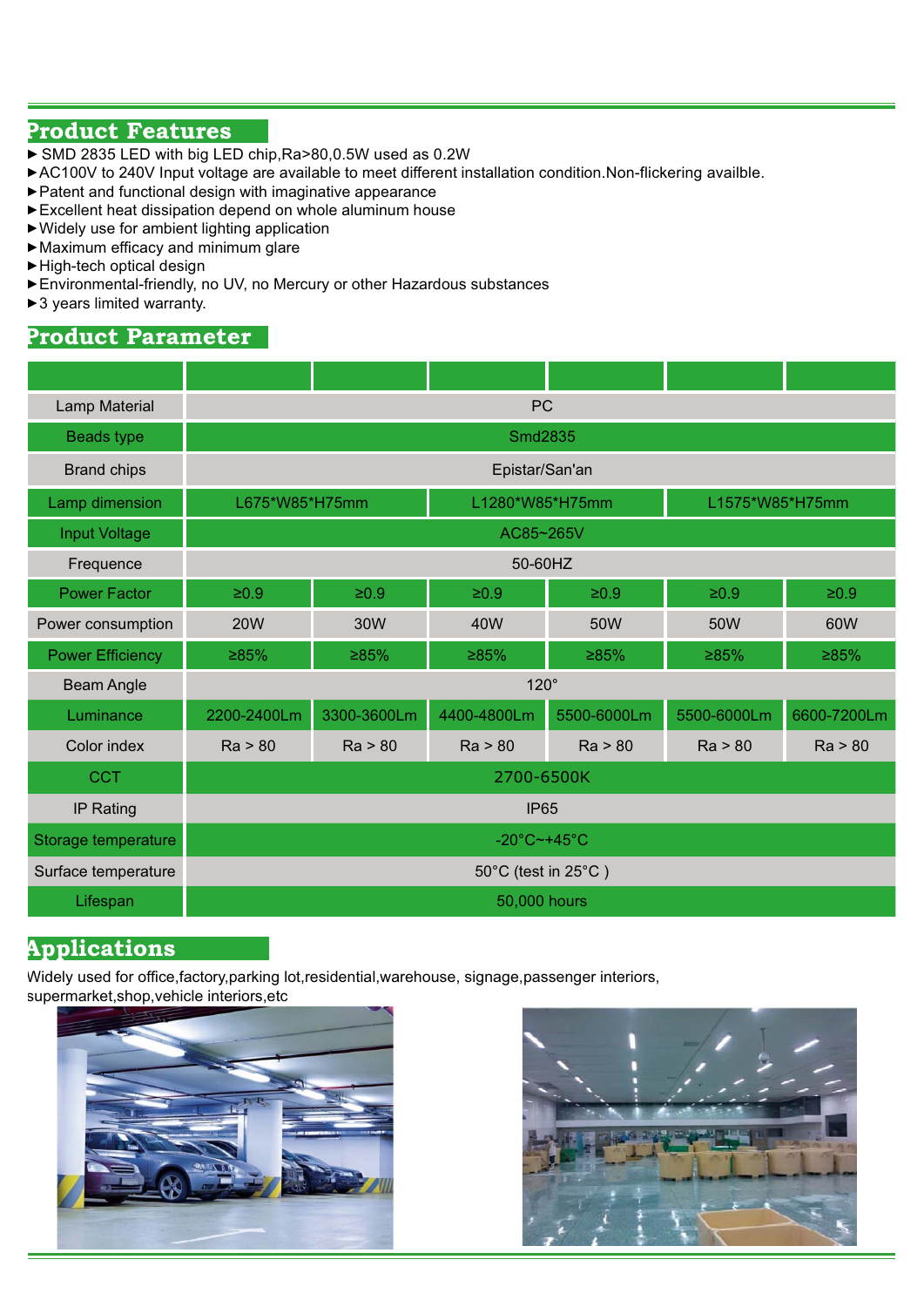# **Emergency Version**

| <b>Emergency Time</b> | <b>Emergency Power</b> | <b>Battery Parameter</b> | <b>Battery Charge Tim</b> | <b>Recharge Times</b> |
|-----------------------|------------------------|--------------------------|---------------------------|-----------------------|
| 2Hours                | <b>10W</b>             | 12V 2200MAH              | 12H                       | >500                  |
| 2Hours                | <b>15W</b>             | 12V 3000MAH              | 15H                       | >500                  |
| 2Hours                | <b>20W</b>             | 12V 4000MAH              | 20H                       | >500                  |
| 2Hours                | <b>25W</b>             | 12V 5000MAH              | 25H                       | >500                  |
| 2Hours                | 25W                    | 12V 5000MAH              | 25H                       | >500                  |
| 2Hours                | 30W                    | 12V 6000MAH              | 30H                       | >500                  |
|                       |                        |                          |                           |                       |



#### Instruction of Wiring



- 1 Inside circuit line already connected well.
- 2 4 Wires output. (Blue--neutral wire N. Brown--Live wire L. Black--Switch wire. Yellow/Green--Ground wire.)
- 3 Wall switch can be connected by Black Wire and Brown wire to control main lights.
- 4 Indicator light with 3 different colors which will not work when emergency lighting works. (Green--main power. Yellow--malfunction. Red--Charging.)
- 5 Battery can be recharged at least 500 times. In order to maintain the battery well it must be discharged every 3 months.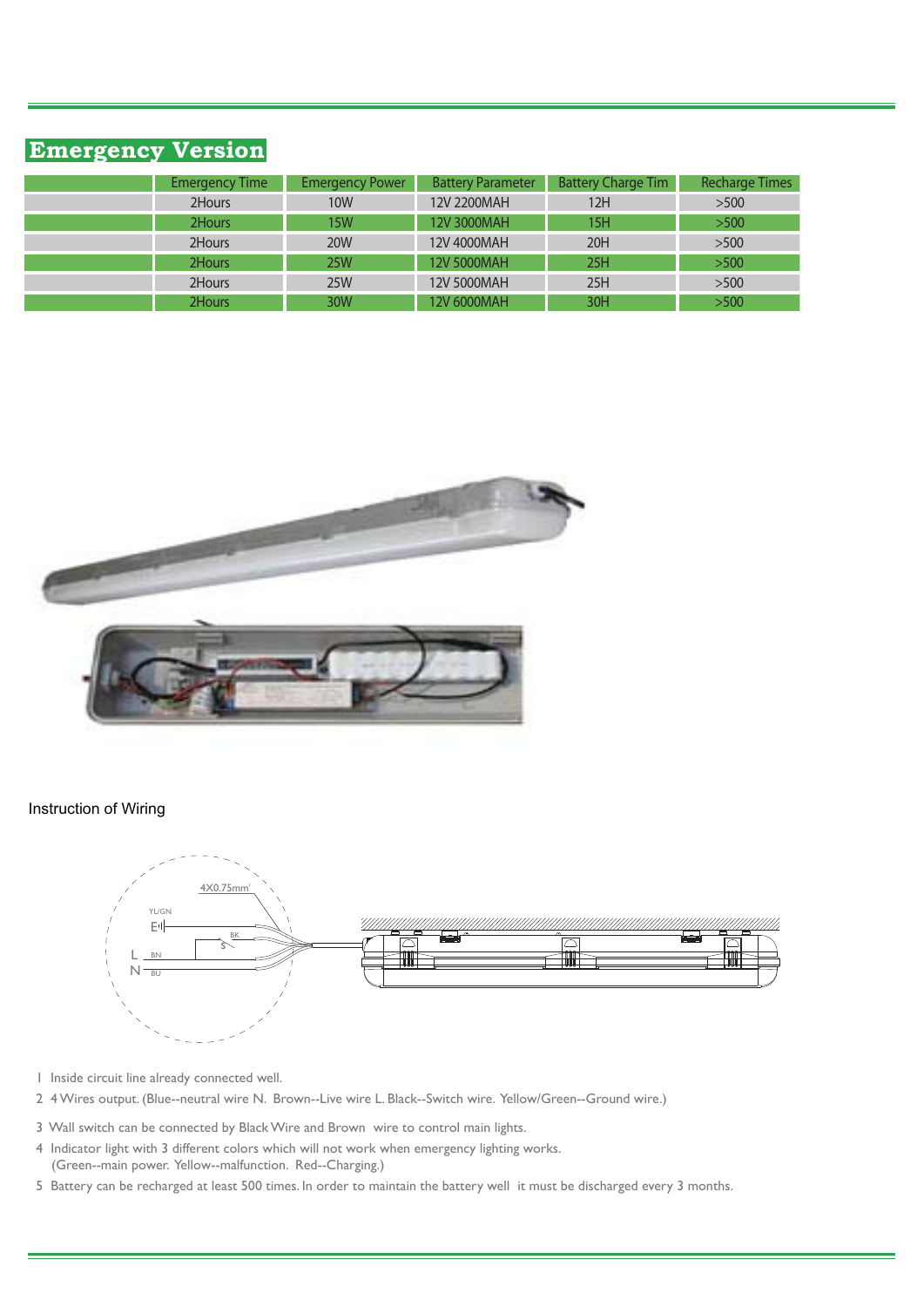### **Easy Linkable**



## **Luminance distribution**







Beam Angle:130.20°